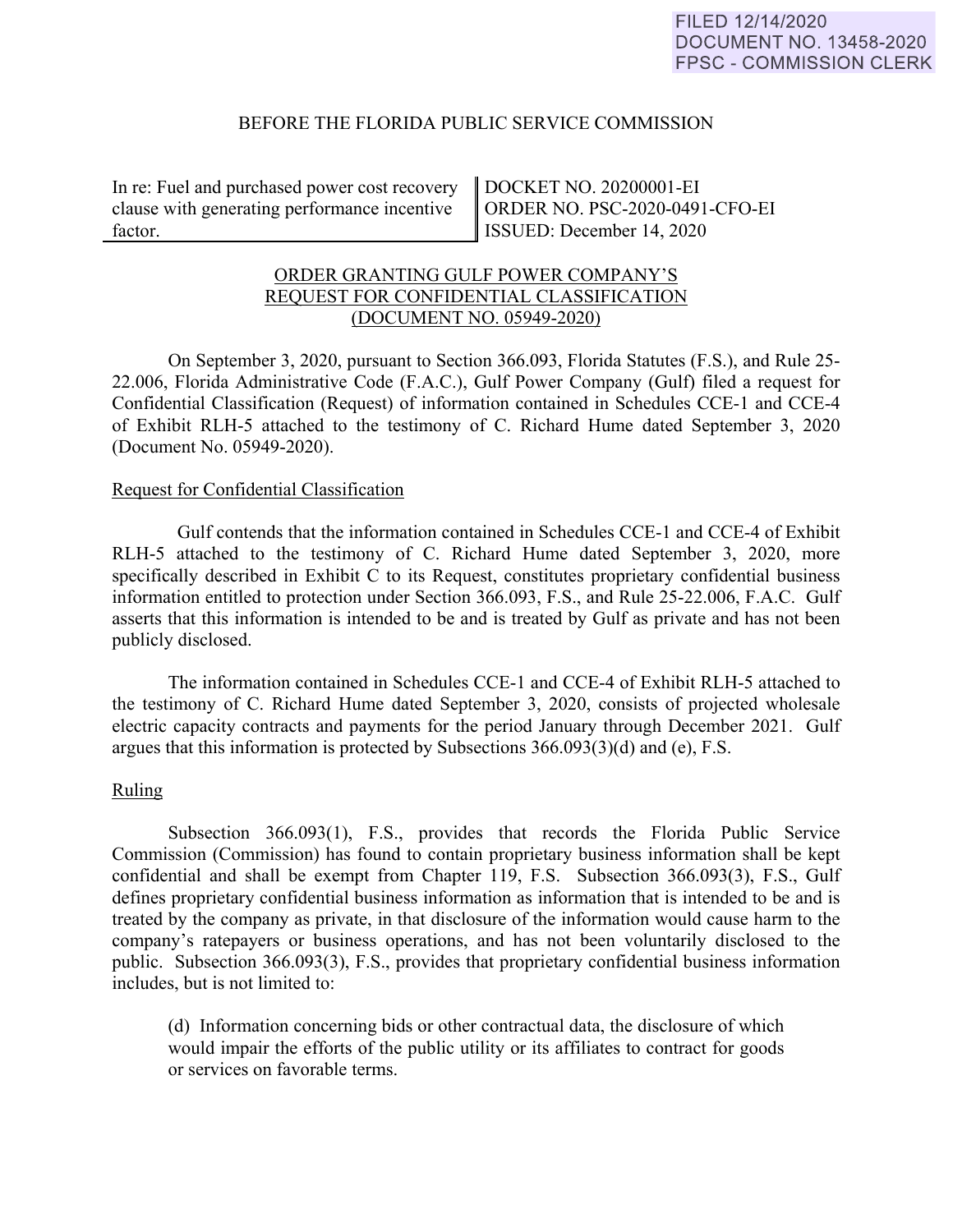(e) Information relating to competitive interests, the disclosure of which would impair the competitive business of the provider of the information.

Upon review, it appears the information and data provided in this request satisfies the criteria set forth in Subsection 366.093(3), F.S., for classification as proprietary confidential business information. The pricing terms of the capacity contracts appear to be "information concerning bids or other contractual data, the disclosure of which would impair the efforts of the public utility or its affiliates to contract for goods or services on favorable terms" and "information relating to competitive interests, the disclosure of which would impair the competitive business of the provider of the information." Thus the information identified in Document No. 05949-2020 shall be granted confidential classification.

Pursuant to Subsection 366.093(4), F.S., the information for which confidential classification is granted herein shall remain protected from disclosure for a period of up to 18 months from the date of issuance of this Order. At the conclusion of the 18-month period, the confidential information will no longer be exempt from Subsection 119.07(1), F.S., unless Gulf or another affected person shows, and the Commission finds, that the records continue to contain proprietary confidential business information.

Based on the foregoing, it is hereby

 ORDERED by Commissioner Andrew Giles Fay, as Prehearing Officer, that Gulf Power Company's Request for Confidential Classification of Document No. 05949-2020, is granted, as set forth herein. It is further

 ORDERED that the information in Document No. 05949-2020 for which confidential classification has been granted, shall remain protected from disclosure for a period of up to 18 months from the date of issuance of this Order. It is further

 ORDERED that this Order shall be the only notification by the Commission to the parties of the date of declassification of the materials discussed herein.